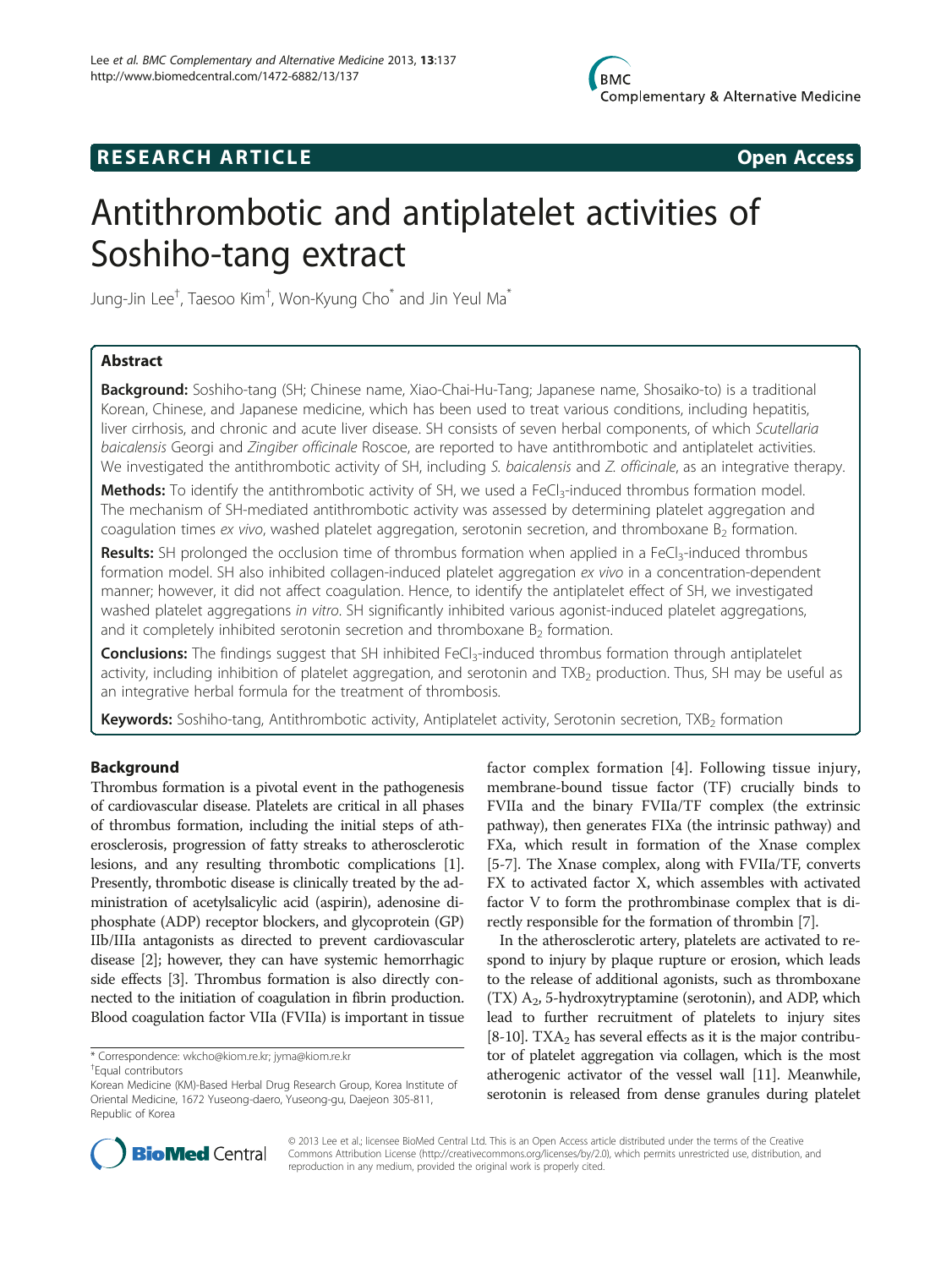activation. In a previous report, serotonin was shown to play a role in platelet formation, and was related to the constriction and dilation of vascular vessels [\[12\]](#page-6-0).

Soshiho-tang (SH) is a traditional Korean, Chinese, and Japanese medicine, and has been used to treat various conditions, including hepatitis, liver cirrhosis, and chronic and acute liver disease [\[13,14\]](#page-6-0). Recent studies show that SH has various pharmacological properties, including immunomodulatory effects [\[15\]](#page-6-0), modulation of liver fibrosis [[16](#page-7-0)], and treatment of anti-interstitial pneumonia [[13,14\]](#page-6-0). However, the integrative effect of SH on antithrombotic and antiplatelet activity have not reported with regard to its seven herbal components, including Bupleurum falcatum Linne, Glycyrrhiza uralensis Fischer, Panax ginseng C.A. Meyer, Pinellia ternata Breitenbath, Scutellaria baicalensis Georgi, Zingiber officinale Roscoe, and Zizyphus jujuba Miller var. inermis Rehder. Among these components, S. baicalensis and Z. officinale have been reported to have antithrombotic and antiplatelet activity [\[17-19\]](#page-7-0). Hence, in this study, we investigated the antithrombotic activity through the antiplatelet effects of SH including the use of S. baicalensis and Z. officinale as integrative therapies.

#### Methods

Indomethacin, bovine serum albumin (BSA), ethylene glycol-bis(β-aminoethyl ether)-N,N,N',N'-tetraacetic acid (EGTA), serotonin creatinine sulfate, o-phthalaldehyde (OPT), imipramine, acetylsalicylic acid (ASA, aspirin), and dimethyl sulfoxide (DMSO) were obtained from Sigma Chemical Co. (St. Louis, MO, USA). Collagen, arachidonic acid (AA), ADP, and thrombin were purchased from Chrono-Log Co. (Havertown, PA, USA). Cephalin, thromboplastin, and bovine thrombin were purchased from Instrumentation Laboratory Co. (Milano, Italy). Other chemicals were of analytical grade.

#### Animals

Male Sprague–Dawley rats (250–300 g) and New Zealand white rabbits (2.5-3 kg) were purchased from Sam-Tako Animal Co. (Osan, Korea) and acclimated for 1 week at a temperature of  $24 \pm 1^{\circ}$ C and humidity of  $55 \pm 5$ %. The animals had free access to a commercial pellet diet obtained from Samyang Co. (Wonju, Korea) and drinking water. The animal studies have been carried out in accordance with the Korea Institute of Oriental Medicine Care Committee Guidelines, and were approved by the Korea Institute of Oriental Medicine Care and Use Committee (Protocol # 12–056). The animals were cared for in accordance with the dictates of the National Animal Welfare Law of Korea.

#### Preparation of Soshiho-tang extract

Bupleurum Root, Glycyrrhizae Radix et Rhizoma, Ginseng Radix, Pinellia Tuber, Scutellaria Root, Zingiberis

Rhizoma Crudus, and Zizyphi Fructus were purchased from Yeongcheon traditional herbal market (Yeongcheon, Korea). All voucher specimens were deposited in the herbal bank of the KM-Based Herbal Drug Research Group, Korea Institute of Oriental Medicine.

SH was prepared according to previously reported methods [\[16](#page-7-0)]. Briefly, 1674.5 g of medicinal herbal drug, including Bupleurum Root 600 g, Glycyrrhizae Radix et Rhizoma 100 g, Ginseng Radix 200 g, Pinellia Tuber 200 g, Scutellaria Root 400 g, Zingiberis Rhizoma Crudus 74.5 g, and Zizyphi Fructus 100 g, was decocted with 16.745 L of boiling water in a stainless oven for 3 h at 115°C using a Gyeongseo Extractor Cosmos-600 (Incheon, Korea), after which the decoction was filtered using standard testing sieves (150 μm; Retsch, Haan, Germany). The filtrate was lyophilized and stored in desiccators at 4°C. The freeze-dried extract powder was then dissolved in 50% DMSO (v/v with phosphatebuffered saline) and filtered (pore size, 0.2 μm), then kept at 4°C for use.

#### Arterial thrombus formation in vivo

Male Sprague–Dawley rats  $(n = 7)$  were orally administered with SH (300 and 600 mg/kg) or ASA (100 mg/ kg), a positive control, for 5 days, and then anaesthetized by intraperitoneal injection of pentobarbital (50 mg/kg). Arterial thrombus formation in vivo was investigated as previously described [\[20](#page-7-0)]. Briefly, a segment of the right carotid artery was isolated and dissected free of the vagus nerve and surrounding tissues. Aortic blood flow was measured with a Blood FlowMeter (ADInstruments, Colorado Springs, CO, USA). Arterial thrombus formation was induced by wrapping a 2-mm<sup>2</sup> Whatman Grade 1 filter paper, saturated with 50% ferric chloride (FeCl<sub>3</sub>; w/v, in distilled water), on the carotid artery near the probe for 10 min. The time needed for occlusion to occur was measured for up to 60 min, and occlusion time was assigned a value of 60 min for vessels that did not occlude within that time.

#### Platelet aggregation and coagulation times ex vivo

Ex vivo platelet aggregation was investigated as previously described [[20\]](#page-7-0). In brief, male Sprague–Dawley rats  $(n = 8)$ were orally administered with SH (300 and 600 mg/kg) and ASA (100 mg/kg) for 5 days, and blood was collected 60 min after the last administration. Platelet-rich plasma (PRP) was obtained by centrifuging the blood sample at  $180 \times g$  for 10 min, and platelet-poor plasma (PPP) was obtained by centrifuging the PRP at  $2100 \times g$  for 10 min continuously. PRP was adjusted to  $4 \times 10^8$  platelets/ml with PPP. Platelet aggregation was measured with an aggregometer (Chrono-Log Co.), and collagen (3 μg/ml) and ADP  $(5 \mu M)$  were used as aggregation stimulators. The plasma-activated partial thromboplastin time (APTT)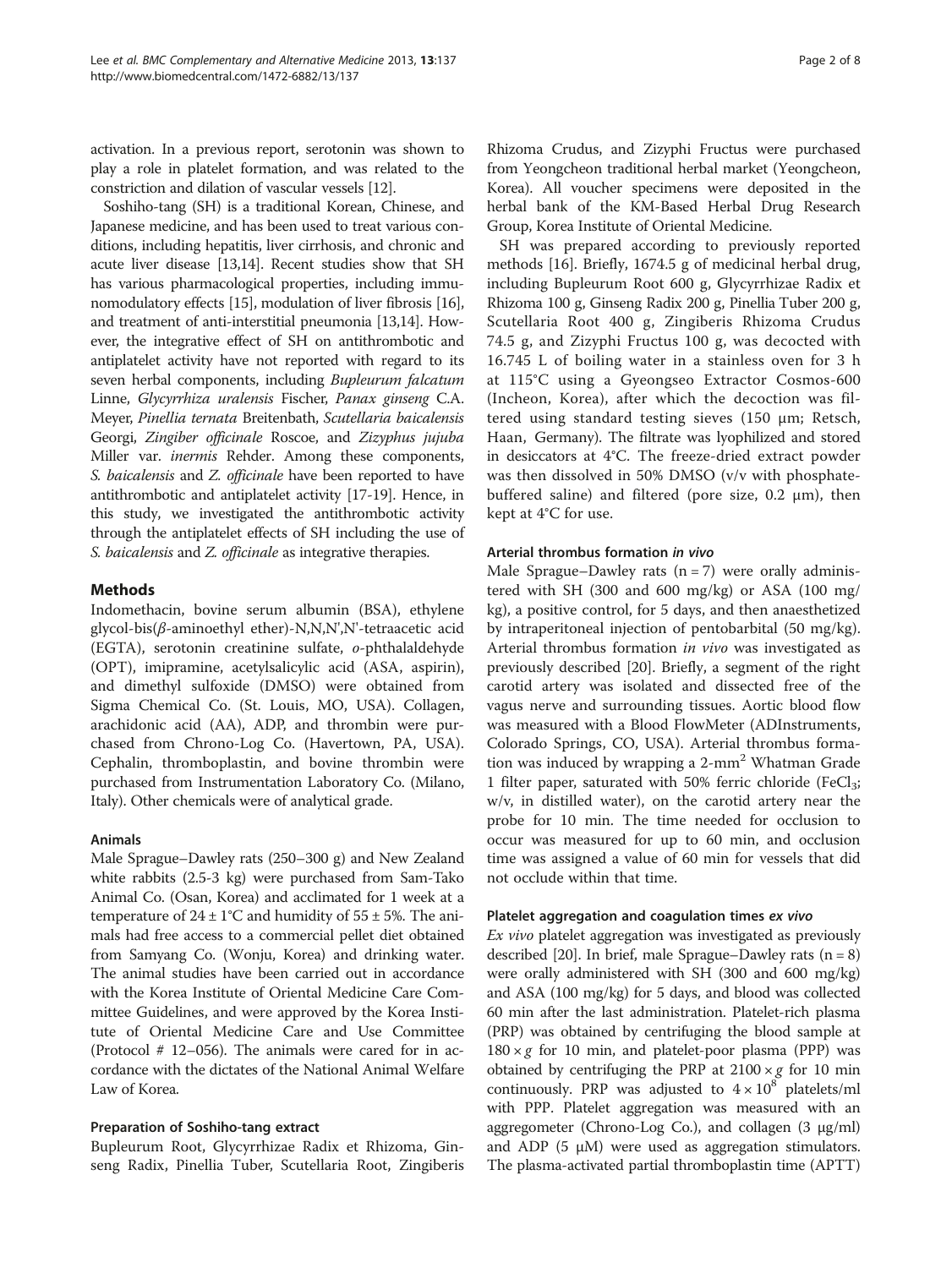<span id="page-2-0"></span>and prothrombin time (PT) were automatically measured with an Automated Coagulation Laboratory 100 Instrument (Instrumentation Laboratory) as previously described [[20](#page-7-0)]. In brief, PPP was incubated at 37°C for 7 min, and then 100 μl incubated plasma was mixed with 50 μl cephalin in the process plate. Coagulation was triggered by the addition of  $CaCl<sub>2</sub>$  plus either 100 μl thromboplastin or 100 μl polibrene for the APTT and PT assays, respectively.

#### Washed rabbit platelet preparation and platelet aggregation in vitro

Blood was withdrawn from the ear artery of male New Zealand white rabbits and collected into 0.15 (v/v) of anticoagulant citrate dextrose (ACD) solution that contained 0.8% citric acid, 2.2% trisodium citrate, and 2% dextrose (w/v). Washed platelets were prepared as previously described [\[20\]](#page-7-0). Briefly, PRP was obtained by centrifugation of rabbit blood at  $230 \times g$  for 10 min. Platelets were sedimented by centrifugation of the PRP at  $800 \times g$  for 15 min and washed with HEPES buffer (137 mM NaCl, 2.7 mM KCl, 1 mM  $MgCl<sub>2</sub>$ , 5.6 mM glucose, and 3.8 mM HEPES, pH 6.5) containing 0.35% BSA and 0.4 mM EGTA. The washed platelets were suspended in HEPES buffer (pH 7.4) and adjusted to  $4 \times 10^8$  cells/ml. Platelet aggregation was measured with an aggregometer (Chrono-Log Co.) according to Born's turbidimetry method [\[21\]](#page-7-0). Briefly,

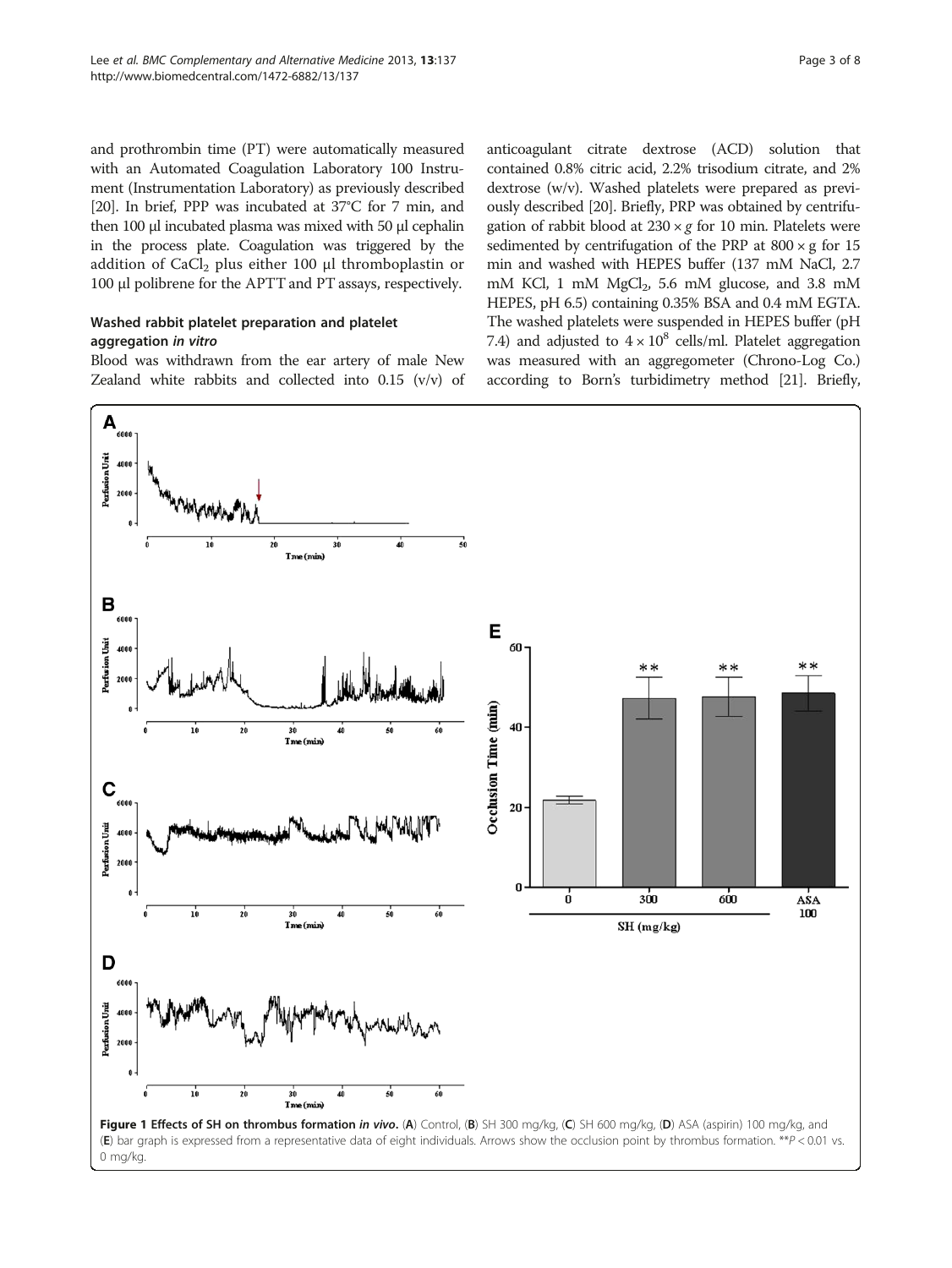<span id="page-3-0"></span>washed platelet suspension was incubated at 37°C in the aggregometer with stirring at 1200 rpm, and then various concentrations of SH were added. After 3 min preincubation, platelet aggregation was induced by the addition of collagen (3 μg/ml), AA (100 μM), or thrombin (0.05 U/ml).

#### Cell viability

Cell viability of platelets was determined as previously described [[22\]](#page-7-0). Cell death of platelets by SH treatment was detection using a Cell Counting Kit-8 according to the manufacturer's instructions (Wako, Osaka, Japan). In vitro viability was determined by measuring reduced formazan, a colorimetric assay based on the reduction of tetrazolium salt by cellular NADH or NADPH. The working solution (10 μl) containing WST-1 and SH was added to the PRP (200 μl) containing  $4 \times 10^8$  platelets/ ml in a 96-well microtiter plate (Disposable Products, Adelaide, South Australia). The absorbance of the colored product (formazan dye) was read on a microplate reader (Well Reader SK601; Seikagaku, Tokyo, Japan) using a test wavelength of 450 nm against a reference wavelength of 650 nm.

#### Serotonin secretion

Serotonin release was measured as previously described [[20\]](#page-7-0). In brief, to prevent the reuptake of secreted serotonin, imipramine (a serotonin reuptake inhibitor, 5 μM) was added to PRP. Washed rabbit platelets were treated with various concentrations of SH at 37°C for 3 min prior to the addition of an agonist (collagen 3 μg/ml, AA 100 μM, or thrombin 0.05 U/ml) for 5 min. An aliquot (0.35 ml) of the washed rabbit platelets was mixed with 5 mM EDTA on ice and centrifuged at 12,000 × g for 2 min.

The supernatant was mixed with 6 M trichloroacetic acid (TCA) and centrifuged at  $12,000 \times g$  for 2 min. An aliquot (0.3 ml) of the TCA supernatant was mixed with 1.2 ml of the solution (0.5% o-phthalaldehyde in ethanol diluted 1:10 with 8 N HCl), placed in a boiling water bath for 10 min, and then cooled on ice. The excess lipids were extracted with chloroform, and the fluorophore was measured at excitation and emission wavelengths of 360 nm and 475 nm, respectively. Serotonin creatinine sulfate was used as the standard solution to calculate the extent of serotonin release.

#### Thromboxane  $B<sub>2</sub>$  formation

Platelets were preincubated with SH or ASA at the indicated concentrations for 3 min and then exposed to collagen (3 μg/ml), AA (100 μM), or thrombin (0.05 U/ml), as in the aggregation assay. Ethylene glycol bis(2-aminoethyl ether) tetraacetic acid (EGTA, 2 mM) containing 0.1 M KCl and indomethacin (5 mM) were then added to platelet suspension. Thromboxane  $B_2$  (TXB<sub>2</sub>) level was measured with an enzyme-linked immunosorbent assay (ELISA) kit according to the manufacturer's instructions.

#### Statistical analysis

Results are expressed as means ± SEM, and were analyzed using Student'<sup>s</sup> t-test or an analysis of variance (ANOVA). The results were considered significant when  $P < 0.05$ .

#### Results

#### Effect of SH on thrombus formation

To investigate the effects of SH on arterial thrombus formation in vivo, we used a rat carotid artery injury model



 $(B, n = 9)$ . \*\* $P < 0.01$  vs. 0 mg/kg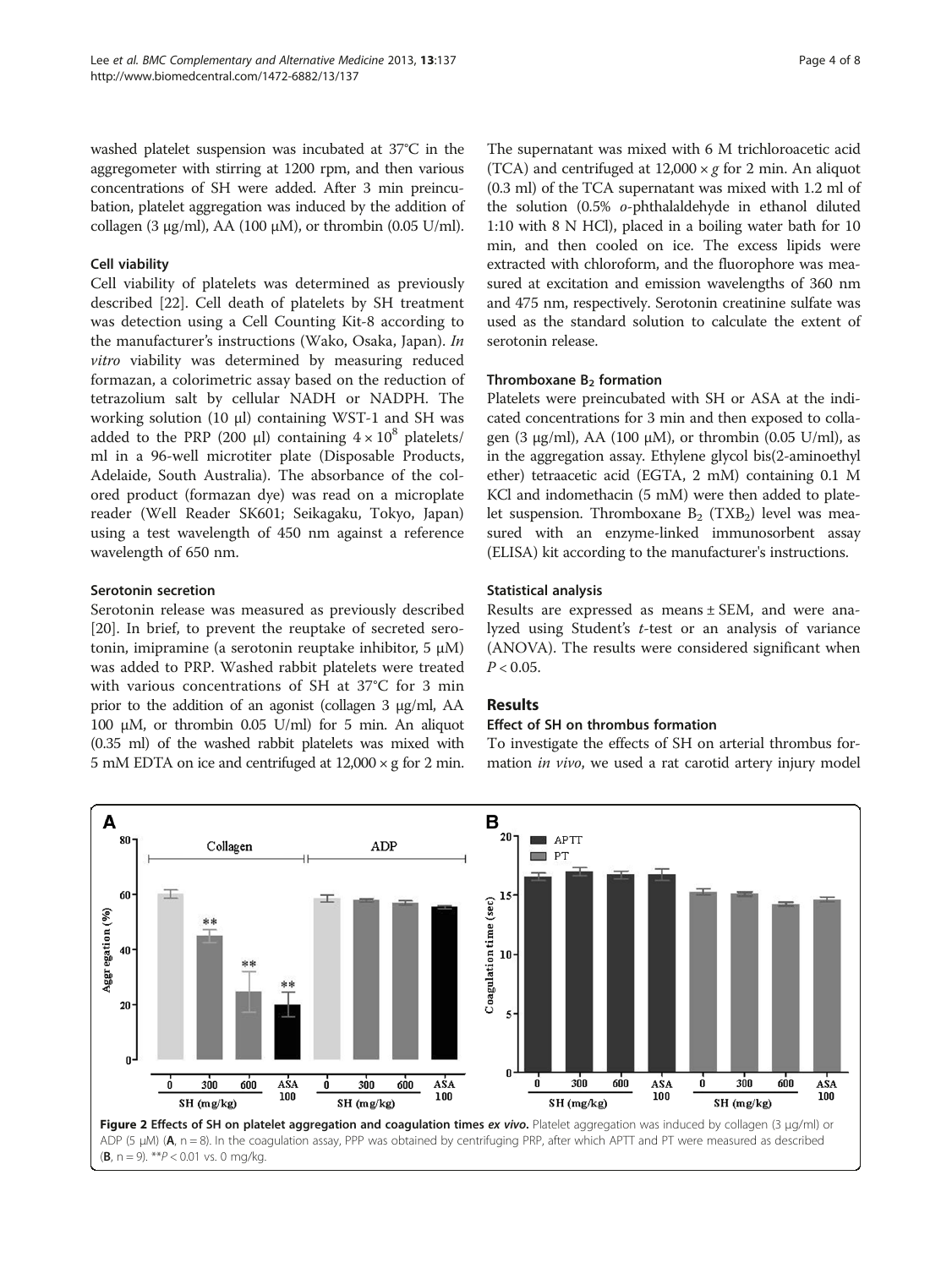<span id="page-4-0"></span>induced by FeCl<sub>3</sub>. After 50% FeCl<sub>3</sub> application, injured vessels of the control group were occluded within 21.8 ± 1.0 min. After oral SH treatment for 5 days, the time to form an occlusion was significantly longer,  $25.5 \pm 6.2$  min and  $25.9 \pm 5.8$  min at 300 mg/kg and 600 mg/kg of SH, respectively. As a positive control, ASA treatment for 5 days also prolonged occlusion time to  $26.8 \pm 5.4$  min at 100 mg/kg (Figure [1\)](#page-2-0). Taken together, SH showed an equivalent effect to ASA, although SH treatment was at higher doses than ASA.

#### Effect of SH on aggregation and coagulation times ex vivo

Figure [2A](#page-3-0) shows how SH inhibited collagen-induced aggregation in a concentration-dependent manner  $(25.3 \pm 3.8\%)$ inhibition at 300 mg/kg and  $59.0 \pm 8.6\%$  at 600 mg/kg).

ASA also inhibited collagen-induced aggregation by 66.7 ± 5.9% at 100 mg/kg. However, SH treatment did not significantly change coagulation times, including APTT and PT. These data indicate that SH has excellent antiplatelet activity but does not affect coagulation.

#### Effect of SH on washed rabbit platelet aggregation in vitro

To confirm the antiplatelet activity of SH, we investigated the effect of SH on various agonist-induced platelet aggregations. SH inhibited collagen- (Figure 3A), AA- (Figure 3B), and thrombin (Figure 3C)-induced rabbit platelet aggregations in a concentration-dependent manner (Figure 3D). In addition, a WST-1 assay also confirmed that the antiplatelet effect of SH was not due to cellular cytotoxicity (Figure 3E).

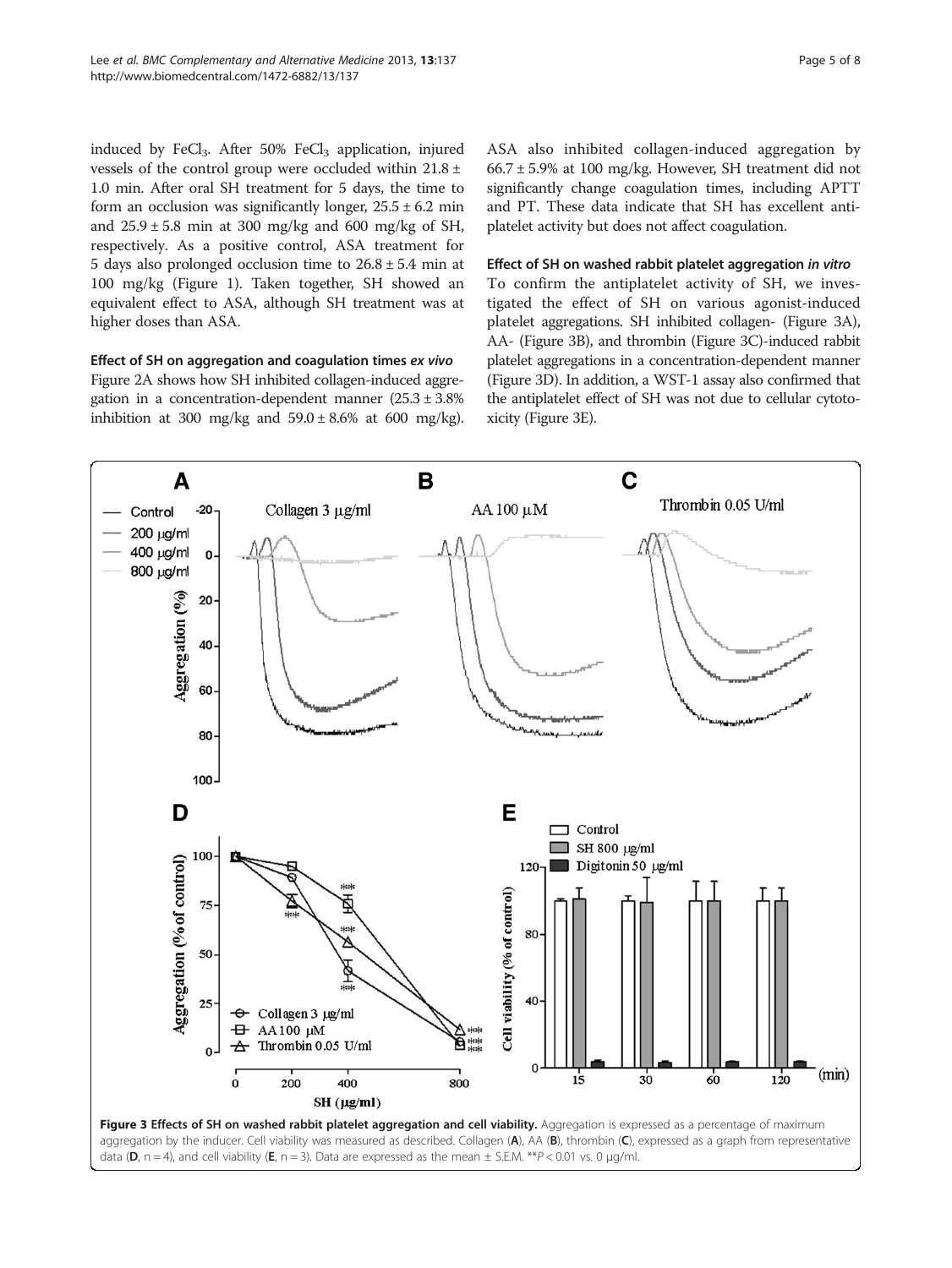#### <span id="page-5-0"></span>Effect of SH on serotonin secretion

Serotonin is secreted from activated platelets during platelet aggregation [[23](#page-7-0)]. Notably, SH inhibited serotonin secretion in a concentration-dependent manner, with inhibition percentages of 17.7%, 24.1%, and 90.1% for collagen (Figure 4A), 34.5%, 70.2%, and 91.1% for AA (Figure 4B), and 64.6%, 88.7%, and 89.0% for thrombin (Figure 4C) at 200, 400, and 800 μg/ml, respectively. ASA, as a positive control, potently inhibited serotonin secretion. In addition, total serotonin content of platelets was expressed as lysis (Figure 4).

#### Effect of SH on thromboxane  $B<sub>2</sub>$  formation

In the  $TXB<sub>2</sub>$  formation assay, SH significantly inhibited collagen- (Figure 4D), AA- (Figure 4E), and thrombin (Figure  $4F$ )-induced  $TXB<sub>2</sub>$  formation. These results indicate

that SH has an overall effect rather than a selective effect in platelet activation. In addition, ASA, a cyclooxygenase inhibitor, completely suppressed the production of  $TXB<sub>2</sub>$ from AA by cyclooxygenase-1 activation.

#### **Discussion**

In this study, we demonstrated two major findings: SH had an antithrombotic effect via antiplatelet activity, and the antiplatelet effect of SH involved the suppression of serotonin secretion and  $TXB<sub>2</sub>$  production. These results suggests that SH may be used as an herbal formula to manage atherosclerosis and thrombotic disease, although it still needs further study with respect to its molecular mechanisms.

Activation and aggregation of platelets play an important role in thrombotic complications, such as



and was then determined by a fluorimetric method, as a described ( $n = 4$ ). TXB<sub>2</sub> formations were preincubated with SH or ASA at the indicated concentrations for 3 min and then exposed to (D) collagen (3 μg/ml), (E) AA (100 μM), or (F) thrombin (0.05 U/ml). Data are expressed as the mean  $\pm$  SEM. \*\* $P$  < 0.01 vs. 0 µg/ml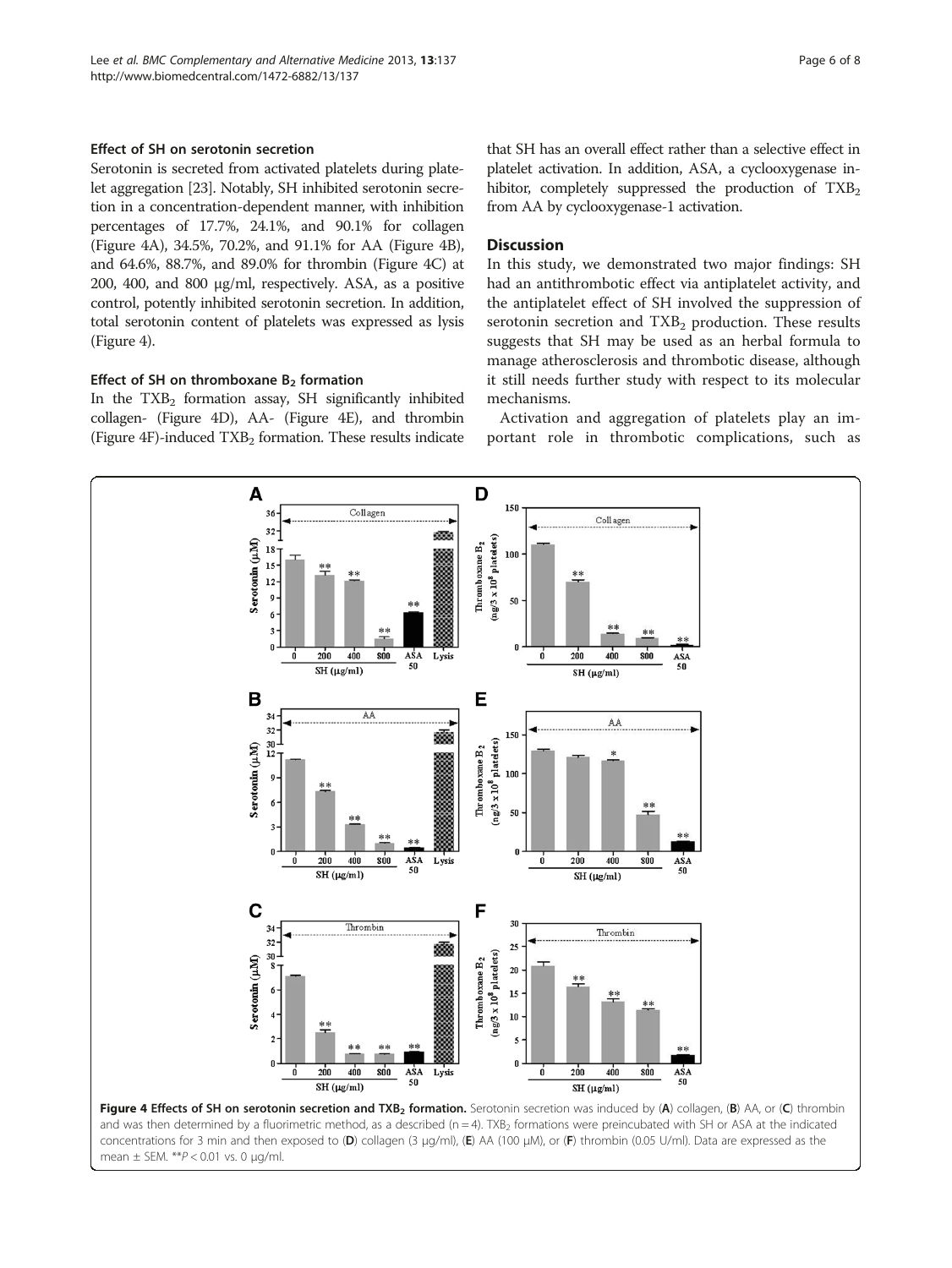<span id="page-6-0"></span>atherosclerosis, stroke, myocardial infarction, and acute coronary syndromes [8-10]. In the clinical treatment for thrombotic diseases, inhibition of platelet activation leads to suppression of thrombosis formation and progression, and therefore, it is an important target for preventing complications after an acute coronary incident [[24\]](#page-7-0). Generally, platelet aggregation and activation are mainly mediated through adhesion of platelets to the site of injury, and through the action of endogenous agonists such as collagen, ADP, and thrombin, followed by the release of  $TXA_2$  and serotonin, which act as amplification factors in platelet aggregation [\[25,26](#page-7-0)].

In this study, SH significantly prolonged the occlusion time of thrombus formation when applied in a FeCl<sub>3</sub>-induced thrombus formation model. Our results show that SH, at a concentration of up to 300 mg/kg, had an equivalent effect to ASA, although SH was administered at a higher dose than ASA (Figure [1\)](#page-2-0).

SH inhibited collagen-induced platelet aggregation ex vivo (Figure [2](#page-3-0)A) in a concentration-dependent manner without affecting coagulation, including APTT and PT (Figure [2](#page-3-0)B), indicating that SH inhibits thrombus formation by antiplatelet activity rather than anticoagulant activity.

Accordingly, we investigated the effect of SH on various agonist-induced platelet aggregations to identify the antiplatelet activity. SH potently inhibited collagen-, AA-, and thrombin-induced platelet aggregation in a concentration-dependent manner (Figure [3\)](#page-4-0) without cellular cytotoxicity (Figure [3E](#page-4-0)). In platelet activation, serotonin secretion is the indicator to identify the levels of platelet activation because serotonin is released from activated platelets during platelet aggregation [\[23](#page-7-0)]. SH significantly inhibited collagen-, AA-, and thrombininduced serotonin secretion as well as agonist-induced  $TXB<sub>2</sub>$  formation (Figure [4](#page-5-0)). TXA<sub>2</sub>, as the active form of  $TXB<sub>2</sub>$ , is the major contributor to platelet aggregation and activation [11]. Inhibition of serotonin and thromboxane  $B_2$  production in our results indicate that inhibition of platelets by SH may be an overall effect rather than a selective effect of platelet activation.

Additionally, the protective effects of S. baicalensis and *Z. officinale*, which are components of SH, have been reported in cardiovascular disease [\[17](#page-7-0)-[19](#page-7-0)]. In a previous report, S. baicalensis prolonged thrombus formation by 23.79% due to its antithrombotic activity, and inhibited platelet aggregation by 45.52% due to its antiplatelet activity [\[17](#page-7-0)]. Also, Z. officinale a bioactive ginger, reportedly could have antiplatelet activity [[18](#page-7-0)]. In comparison to previous results on the individual components of SH, our study suggests that SH has a complementary effect whereby all of the components work together to create an improved antithrombotic effect.

#### **Conclusions**

Taken together, this study suggests that SH, which contains S. baicalensis and Z. officinale, inhibited thrombus formation through antiplatelet activity, resulting in the inhibition of platelet aggregation and suppression of serotonin and TXB<sub>2</sub> production.

#### **Abbreviations**

AA: Arachidonic acid; ACD: Anticoagulant citrate dextrose; ADP: Adenosine diphosphate; APTT: Activated partial thromboplastin time; ASA: Aspirin; BSA: Bovine serum albumin; DMSO: Dimethyl sulfoxide; EGTA: Ethylene glycol-bis(β-aminoethyl ether)-N,N,N',N'-tetraacetic acid; FVIIa: Factor VIIa; GP: Glycoprotein; OPT: O-phthalaldehyde; PRP: Platelet-rich plasma; PT: Prothrombin time; SH: Soshiho-tang; TCA: Trichloroacetic acid; TF: Tissue factor; TXA<sub>2</sub>: Thromboxane A<sub>2</sub>.

#### Competing interests

The authors declare that they have no competing interests.

#### Authors' contributions

JJL, TK, YKC, and JYM participated in the design of the study; JJL and TK carried out the experiments, analyzed the data, and wrote the paper. All authors read and approved the final manuscript.

#### Acknowledgments

This work was supported by grant K13050 awarded to the Korea Institute of Oriental Medicine (KIOM) from the Ministry of Education, Science and Technology (MEST), Republic of Korea.

The English in this document has been checked by at least two professional editors, both native speakers of English. For a certificate, please see: [http://www.textcheck.com/certificate/FGzTiX.](http://www.textcheck.com/certificate/FGzTiX)

#### Received: 4 December 2012 Accepted: 11 June 2013 Published: 18 June 2013

#### References

- 1. Steinhubl SR, Moliterno DJ: The role of the platelet in the pathogenesis of atherothrombosis. Am J Cardiovasc Drugs 2005, 5(6):399–408.
- 2. Lange RA, Hillis LD: Antiplatelet therapy for ischemic heart disease. N Engl J Med 2004, 350(3):277–280.
- 3. Serebruany VL, Malinin AI, Eisert RM, Sane DC: Risk of bleeding complications with antiplatelet agents: meta-analysis of 338,191 patients enrolled in 50 randomized controlled trials. Am J Hematol 2004, 75(1):40–47.
- 4. Chou J, Mackman N, Merrill-Skoloff G, Pedersen B, Furie BC, Furie B: Hematopoietic cell-derived microparticle tissue factor contributes to fibrin formation during thrombus propagation. Blood 2004, 104(10):3190–3197.
- 5. Furie B, Furie BC: The molecular basis of blood coagulation. Cell 1988, 53(4):505–518.
- 6. Mann KG: Biochemistry and physiology of blood coagulation. Thromb Haemost 1999, 82(2):165–174.
- 7. Monroe DM, Hoffman M, Roberts HR: Platelets and thrombin generation. Arterioscler Thromb Vasc Biol 2002, 22(9):1381–1389.
- 8. Majid A, Delanty N, Kantor J: Antiplatelet agents for secondary prevention of ischemic stroke. Ann Pharmacother 2001, 35(10):1241–1247.
- 9. Brass LF: Thrombin and platelet activation. Chest 2003, 124(3 Suppl):18S-25S.
- 10. Ruggeri ZM: Platelets in atherothrombosis. Nat Med 2002, 8(11):1227-1234
- 11. Gibbins JM: Platelet adhesion signalling and the regulation of thrombus formation. J Cell Sci 2004, 117(Pt 16):3415–3425.
- 12. Jonnakuty C, Gragnoli C: What do we know about serotonin? J Cell Physiol 2008, 217(2):301–306.
- 13. Daibo A, Yoshida Y, Kitazawa S, Kosaka Y, Bando T, Sudo M: A case of pneumonitis and hepatic injury caused by a herbal drug (sho-saiko-to). Nihon Kyobu Shikkan Gakkai Zasshi 1992, 30(8):1583–1588.
- 14. Kawasaki A, Mizushima Y, Kunitani H, Kitagawa M, Kobayashi M: A useful diagnostic method for drug-induced pneumonitis: a case report. Am J Chin Med 1994, 22(3–4):329–336.
- 15. Huang XX, Yamashiki M, Nakatani K, Nobori T, Mase A: Semi-quantitative analysis of cytokine mRNA expression induced by the herbal medicine Sho-saiko-to (TJ-9) using a Gel Doc system. J Clin Lab Anal 2001, 15(4):199–209.